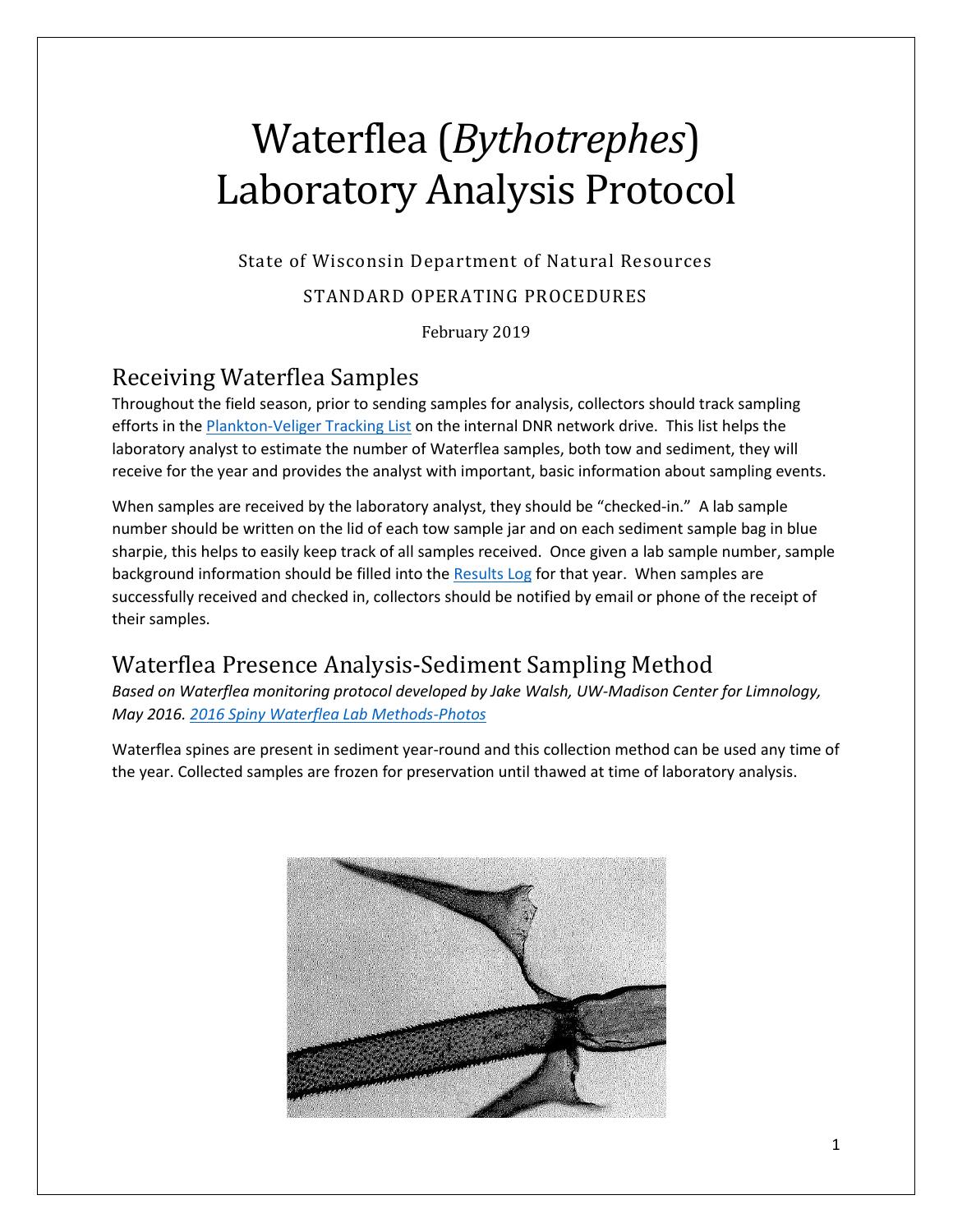During analysis it can be difficult to distinguish Waterflea spines from plant material of similar shape and color. Under magnification Waterflea spines' unique texture of tiny "spikes" or "sharkskin" can be observed and be easily differentiating them from plant material. Example of texture below.

### **Equipment**

- 150 Micron Sieve
- Two-Gallon Bucket
- Glass Petri Dish, 10 cm diameter
- Stainless Steel Spoon or Spatula
- 400 mL Glass Beaker
- Tap and DI Water
- Dissecting Microscope
- Dual Gooseneck Illuminator
- Five-Gallon Buckets (2)
- Gloves
- Liquinox



### **Laboratory Protocols for Waterflea Presence Analysis-Sediment Sampling Method**

- 1. Thaw sample overnight and write Analysis # on sample bag with red sharpie.
- 2. Empty thawed sample into 150 Micron Sieve with two-gallon collection bucket beneath. Rinse sample material with tap water to remove the smallest particulate matter (most material should remain after rinsing).
	- In cases of samples containing large quantities of extremely fine sediments, follow these additional processing steps.
		- 1.Empty sample into a 500 Micron Sieve and rinse with tap water into two-gallon collection bucket below.
		- 2.Examine coarse material.
		- 3.Allow collection bucket with fine material to settle overnight.
		- 4.Rinse settled material though 150 Micron Sieve.
		- 5.Examine fine material.
- 3. Remove remaining sample material from sieve and place into 400 mL glass beaker.
- 4. Using stainless steel spoon or spatula scoop a subsample into a glass petri dish. Add DI water to disperse the material throughout the petri dish.
- 5. Place petri dish under dissecting microscope. Starting around 100x magnification, examine sample for spine fragments. High magnification will likely need to be used to distinguish spine fragments from similarly shaped plant material.
- 6. After examination of subsample is completed, rinse subsample material from petri dish into collection bucket.
- 7. Repeat steps 4-6 until a minimum of five subsamples has been examined. Number of subsamples examined may need to be adjusted depending on size of sample or number of bags received for a single sample.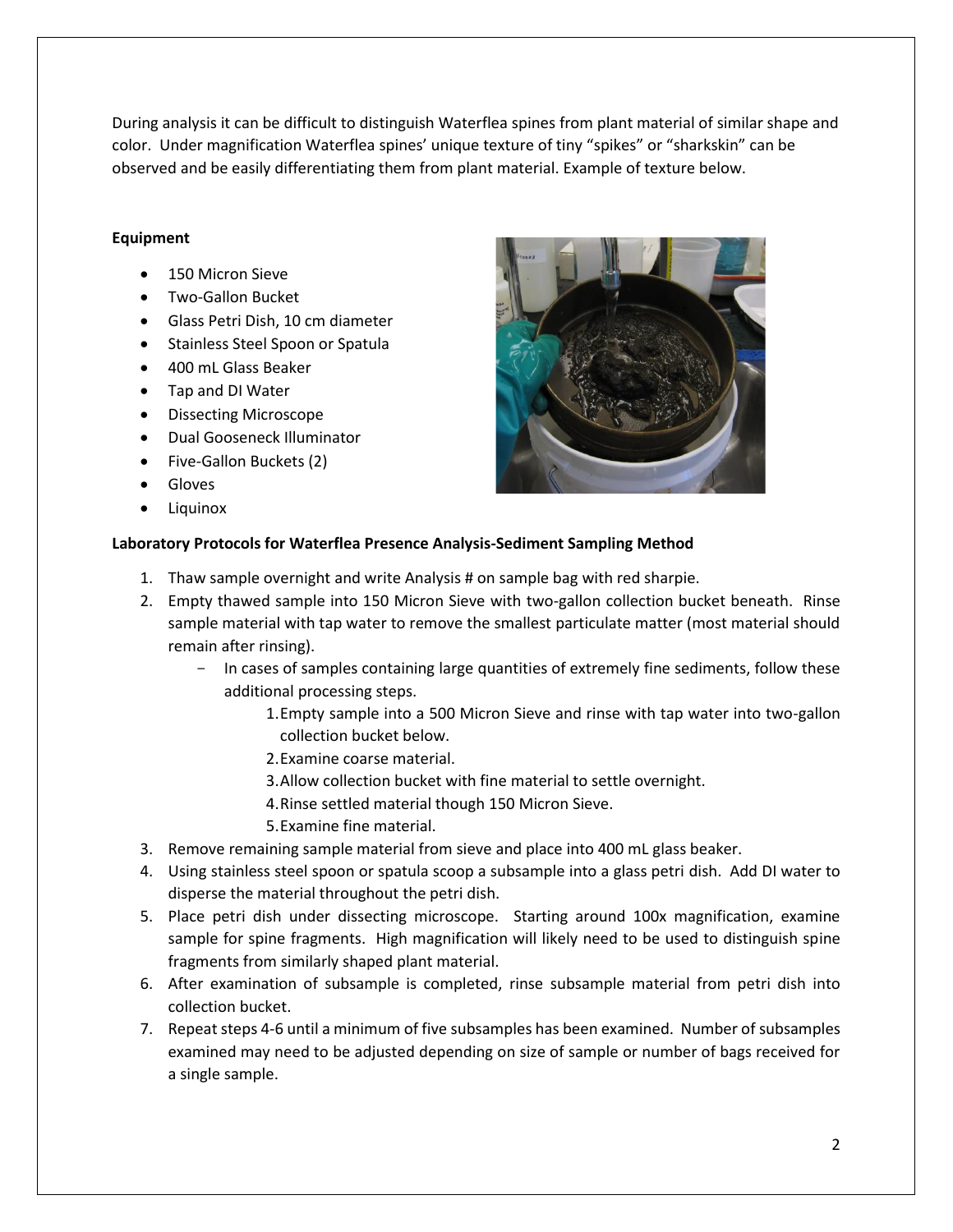- 8. Once examination of sample is completed, rinse all remaining sample material and rinsewater from small collection bucket into five-gallon settling bucket. When five gallon settling bucket is full allow solid material to settle out of water overnight. Clean water can be poured down drain and settled solid material can be bagged and put in the trash or composted in a place where there is no risk of it washing into surface water.
	- If sample contains Waterflea spines, return remaining sample material to sample bag and refreeze. Store frozen sample until given permission for disposal. Draw a  $\bigoplus$ symbol on sample bag in red sharpie.
- 9. Clean 150 micron sieve, glass petri dish, and 400 mL beaker with water and Liquinox between samples to ensure samples are not cross contaminated.
- 10. Record results in the [Results Log.](file://///central/water/WQWT_PROJECTS/WY_LRS/AIS/AIS%20Monitoring/Verification/Plankton%20tows-dredges/Laboratory%20SOP/Data%20Templates-Hyperlinked%20Materials/YEAR_ZM-SWF_ResultsLog_TEMPLATE.xlsx)

# Waterflea Presence Analysis-Tow Sampling Method

*Based on 2008 Plymouth Lab Procedures by Nicole Chase.*

This method of Waterflea Presence Analysis can be carried out using samples collected by oblique, vertical, or horizontal tow methods in the field. Adult Waterfleas are generally present in the water column during the months of August and September and are generally present earlier in the northern part to the state.

### **Equipment**

- 10 mL Wide Bore Glass Pipet, such as Pyrex #7087 or another wide-tip serological pipet
- Valved Aspirator Bulb
- Glass Petri Dish, 10 cm diameter
- 400mL Glass Bleaker
- Dissecting Microscope
- Dual Gooseneck Illuminator
- **Liquinox**

### **Laboratory Protocols for Waterflea Presence Analysis-Tow Sampling Method**

- 1. Write Analysis # on lid of sample jar in red sharpie.
- 2. Using 10 mL wide bore glass pipet fitted with a valved aspirator bulb, withdraw 10 mL of sample directly from material settled on the bottom of the sample jar. Empty pipet into a glass petri dish.
	- Volume of sample withdrawn may need to be adjusted depending on how "thick" sample material is.
- 3. Place glass petri dish under dissection microscope. Examine sample for presence of Waterflea Individuals and Spine Fragments.
- 4. Rinse sample from glass petri dish into 400 mL glass beaker, using ethanol from top of sample jar.
- 5. Repeat steps 2-4 until a total of 50 mL has been examined or until a Waterflea Individual has been identified.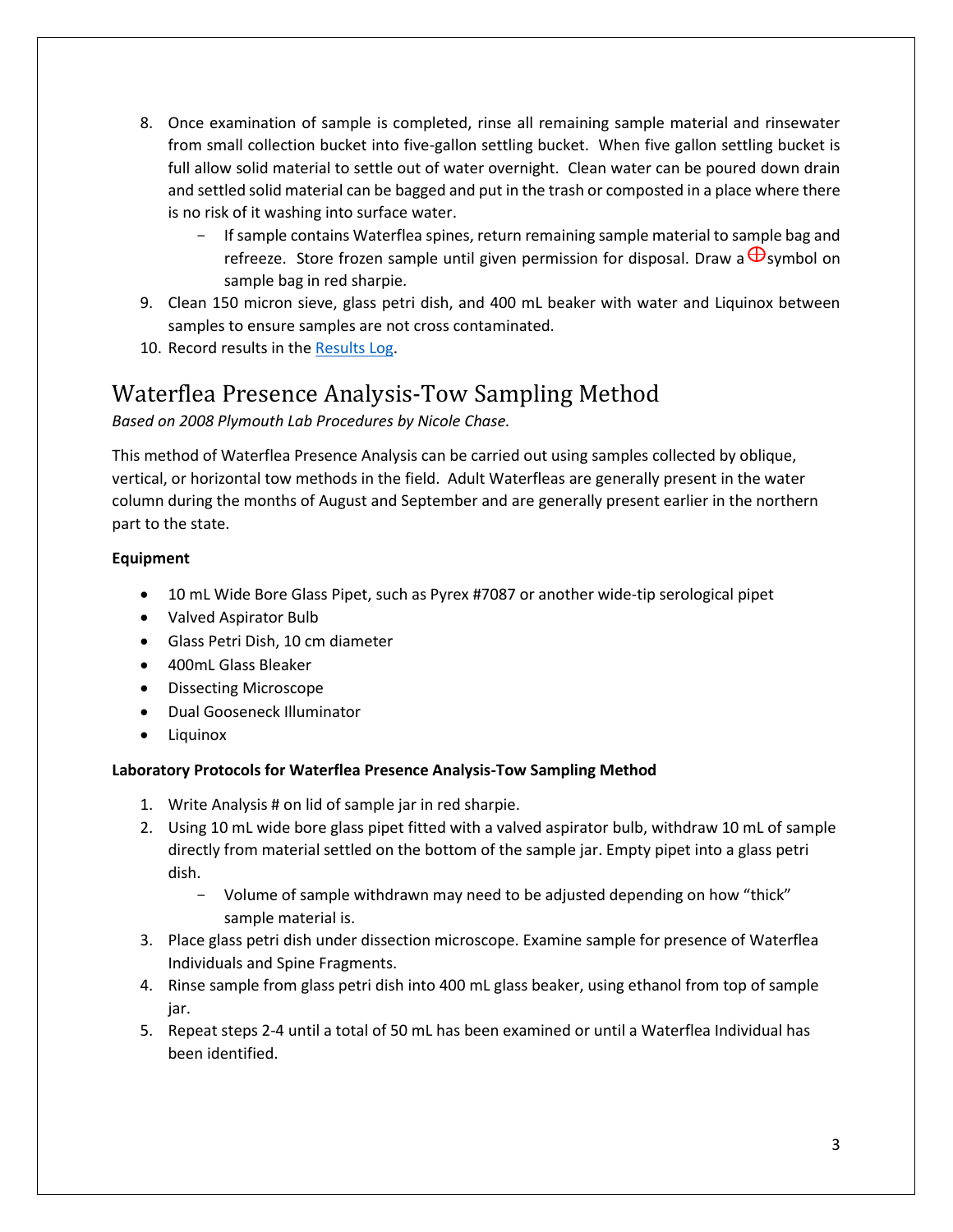- 6. When examination is completed, return sample material from 400 mL beaker to sample jar. If Waterflea Individuals or Spine Fragments are present, draw a  $\bigoplus$ symbol on lid of sample jar in red sharpie.
- 7. Clean 10 ml pipet, glass petri dish, and glass beaker with water and Liquinox between samples to ensure samples are not cross contaminated.
- 8. Record results in the [Results Log.](file://///central/water/WQWT_PROJECTS/WY_LRS/AIS/AIS%20Monitoring/Verification/Plankton%20tows-dredges/Laboratory%20SOP/Data%20Templates-Hyperlinked%20Materials/YEAR_ZM-SWF_ResultsLog_TEMPLATE.xlsx)

# Waterflea Enumeration Analysis-Tow Sampling Method

This method of Waterflea Enumeration Analysis can be carried out using samples collected by vertical or horizontal tow methods in the field. Samples collected using the oblique tow method should not be used in enumeration analyses.

### **Equipment**

- 10 mL Wide Bore Glass Pipet, such as Pyrex #7087 or another wide-tip serological pipet
- Valved Aspirator Bulb
- Glass Petri Dish, 10 cm diameter (gridded recommended)
- 400mL or 600 mL Glass Bleaker
- Dissecting Microscope
- Dual Gooseneck Illuminator
- Clicker Counter
- Liquinox

### **Laboratory Protocols for Waterflea Enumeration Analysis-Tow Sampling Method**

- 1. Carefully pour off extra volume of from sample jar to condense amount of ethanol in relation to the material settled at bottom of sample jar into 400-600 mL glass beaker.
- 2. Gently agitate sample to distribute material throughout.
- 3. Using 10 mL wide boar glass pipet fitted with a valved aspirator bulb, remove ~10 mL of sample from the sample jar and place on glass petri dish.
- 4. Place glass petri dish under dissecting microscope and count the number of Waterflea Individuals with the assistance of a clicker counter.
	- Note: For enumeration analysis do not count Waterflea Spine Fragments.
- 5. When count is complete thoroughly rinse material from glass petri dish into the 400-600mL glass beaker with reserve ethanol.
- 6. Repeat steps 2-5 until all condensed sample material has been counted.
- 7. Return sample in 400-600 mL glass beaker to sample jar.
- 8. Clean 10 mL pipet, glass petri dish, and glass beaker with water and Liquinox between samples to ensure samples are not cross contaminated.
- 9. Record Waterflea Individual count into [SWF Density Calculation Template.](file:///C:/Users/lalibg/AppData/Local/Microsoft/Windows/INetCache/Content.Outlook/GPD57NCJ/Data%20Templates-Hyperlinked%20Materials/YEAR_SWF_DensityCalculation_TEMPLATE.xlsx)
- 10. Record density result in the [Results Log.](file://///central/water/WQWT_PROJECTS/WY_LRS/AIS/AIS%20Monitoring/Verification/Plankton%20tows-dredges/Laboratory%20SOP/Data%20Templates-Hyperlinked%20Materials/YEAR_ZM-SWF_ResultsLog_TEMPLATE.xlsx)

### **Calculations for the Enumeration of Waterflea Horizontal Tow**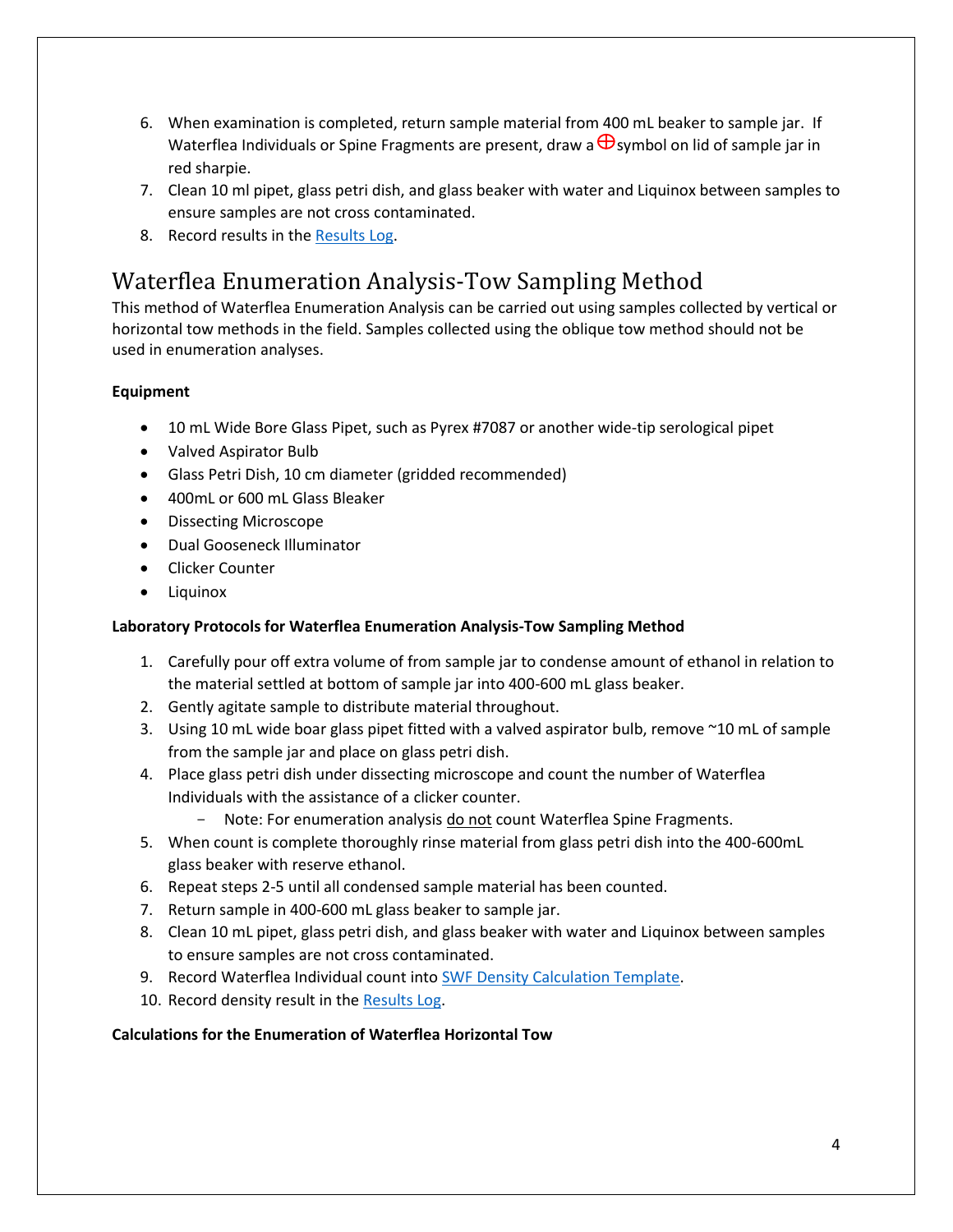Below is an explanation of equations used to calculate average densities of Waterfleas in a water body based from enumeration of horizontal tow samples. These calculations are pre-written into the SWF [Density Calculation Template.](file://///central/water/WQWT_PROJECTS/WY_LRS/AIS/AIS%20Monitoring/Verification/Plankton%20tows-dredges/Laboratory%20SOP/Data%20Templates-Hyperlinked%20Materials/YEAR_SWF_DensityCalculation_TEMPLATE.xlsx)

| Step 1:           | <b>Step 2:</b>    | <u>Step 3:</u>    |
|-------------------|-------------------|-------------------|
| $S_A * A_A = F_A$ | $F_A * T_A = V_A$ | $C_A / V_A = D_A$ |
| $S_B * A_B = F_B$ | $F_B * T_B = V_B$ | $C_B / V_B = D_B$ |
| $S_c * A_c = F_c$ | $F_c * T_c = V_c$ | $C_c / V_c = D_c$ |

### **Step 4:**

- **(D<sup>a</sup> +D<sup>B</sup> +DC) / 3 = DAverage**
- **S** = Velocity (meter/second or feet/second)
- $\mathsf{A}$  = Area of Net (meter<sup>2</sup> or feet<sup>2</sup>)
- **= Flow (meter<sup>3</sup>/second or feet<sup>3</sup>/second)**
- **T** = Time (seconds)
- **= Volume (meter<sup>3</sup> or feet<sup>3</sup>)**
- **C** = Number of SWF individuals
- $\mathbf{D}$  = Density (individuals/meter<sup>3</sup> or individuals/feet<sup>3</sup>)

# Waterflea Laboratory Analysis Results Reporting

### **Reporting Results in DNR SWIMS Database**

Prior to sending waterflea samples in for laboratory analysis, sample collectors should create SWIMS Fieldwork Events for their samples and enter required field data into the Waterflea Monitoring Report (3200-128) form. In cases where collectors have failed to create SWIMS Fieldwork Events for their samples, the [Regional Aquatic Invasive Species Coordinator](https://dnr.wi.gov/lakes/contacts/Contacts.aspx?role=AIS_RE_COORD) should be notified by email (copy the Aquatic Invasive Species Monitoring Lead, [Maureen Ferry\)](mailto:maureen.ferry@wisconsin.gov). Samples should not be analyzed until collectors have created a SWIMS Fieldwork Event for their samples and entered the appropriate field data into the Waterflea Monitoring Report (3200-128) form. In cases where samples are submitted by partners without access to the SWIMS database, laboratory analysts should create a Fieldwork Event and enter data using information available to them (bottle labels, datasheets, tracking spreadsheet records, etc.). A missing Fieldwork Event should be noted in the [Results Log.](file://///central/water/WQWT_PROJECTS/WY_LRS/AIS/AIS%20Monitoring/Verification/Plankton%20tows-dredges/Laboratory%20SOP/Data%20Templates-Hyperlinked%20Materials/YEAR_ZM-SWF_ResultsLog_TEMPLATE.xlsx)

Waterflea Presence Analysis results for sediment samples should be entered into the sample's SWIMS Fieldwork Event utilizing the Waterflea Monitoring Report (3200-128) form with some modification. This form does not include a section to record Ekman Grab/Sediment Sample as the sampling method, so this must be recorded within the comment section for the Fieldwork Event. The volume of sample